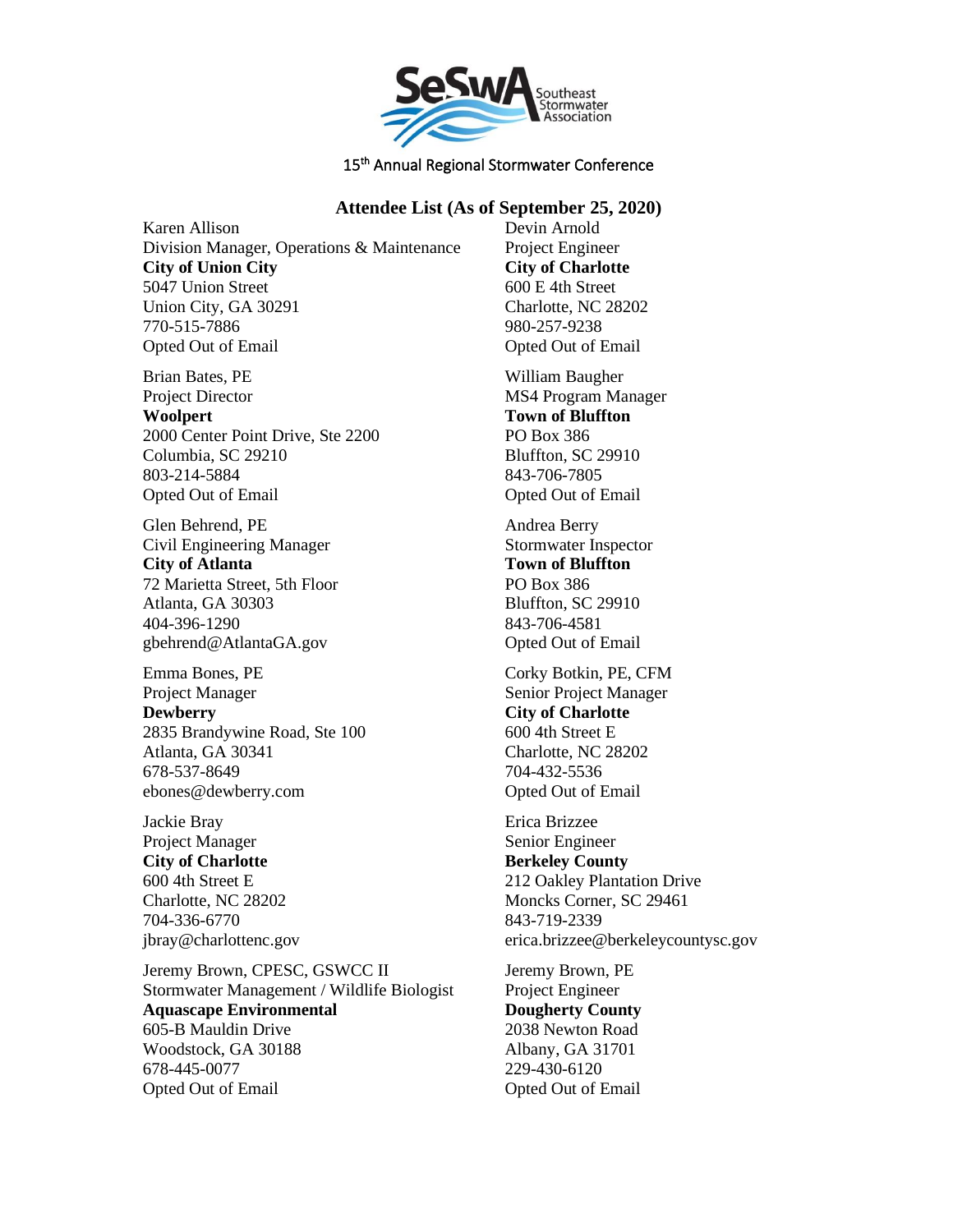

# **Attendee List (As of September 25, 2020)**

William Buchanan, PE Civil Engineer / Hydraulic Specialist **Johnson, Laschober & Associates** PO Box 2103 Augusta, GA 30903 706-724-5756 Opted Out of Email

W. Dave Canaan Director, Storm Water Services **Mecklenburg County** 2145 Suttle Avenue Charlotte, NC 28208 980-314-3209 dave.canaan@mecknc.gov

Don Ceccarelli, PE, CFM Permitting and Compliance Program Manager **Mecklenburg County** 2145 Suttle Avenue Charlotte, NC 28208 980-314-3236 Opted Out of Email

Michael Clark Environmental Designer **Wildlands Engineering** 497 Bramson Court, Ste 104 Mount Pleasant, SC 29464 843-277-6221 ext 104 Opted Out of Email

Chelsea Cogliano Watershed Planner **Horry County** 4401 Privetts Road Conway, SC 29526 843-915-6952 cogliano.chelsea@horrycounty.org

Victor Conover, PE, CFM Project Manager **Alfred Benesch & Company** 1005 Broad Street, Ste 200 Augusta, GA 30901 706-722-4114 Opted Out of Email

Kacy Byrd Stormwater Compliance Specialist **Dorchester County** 2120 E Main Street Dorchester, SC 29437 843-832-0268 kbyrd@dorchestercounty.net

Frank Carson County Engineer **Berekely County** 212 Oakley Plantation Drive Moncks Corner, SC 29461 843-719-4179 frank.carson@berkeleycountysc.gov

Emily Chien Senior Engineer **City of Charlotte** 600 E 4th Street Charlotte, NC 28202 704-579-9611 Opted Out of Email

Hal Clarkson, PE, CFM Project Director **Woolpert** 2000 Center Point Drive, Ste 2200 Columbia, SC 29210 803-214-5881 Opted Out of Email

Will Connor Director, Major Repairs & Replacements **Kiawah Island Community Association** 20 Kestrel Court Kiawah Island, SC 29455 843-224-5637 Opted Out of Email

Todd Cosby, PE Principal Engineer, Stormwater Management **Rockdale County** 958 Milstead Avenue Conyers, GA 30012 770-278-7155 Opted Out of Email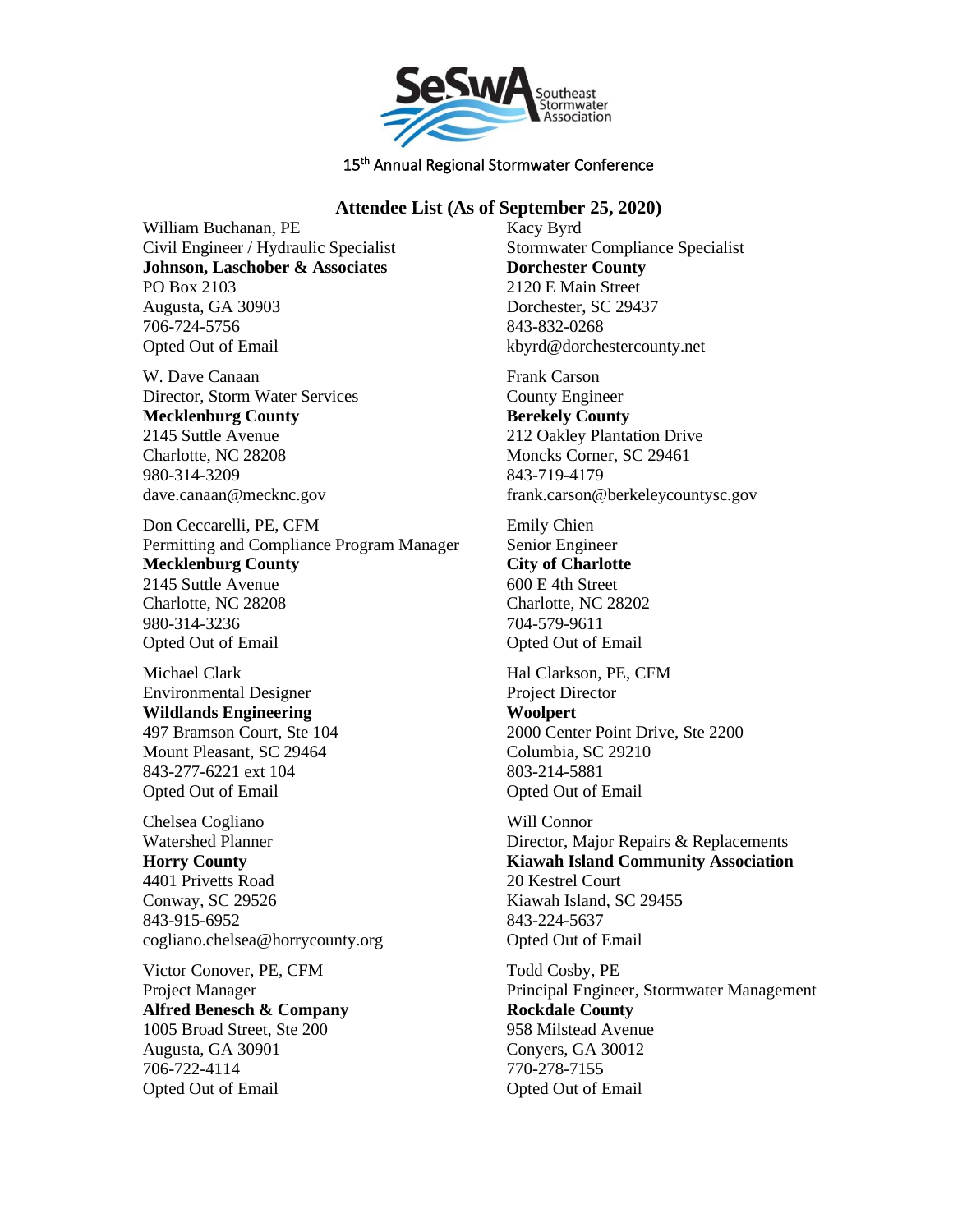

# **Attendee List (As of September 25, 2020)**

Haley Daniel Project Engineer **Dewberry** 2835 Brandywine Road, Ste 100 Atlanta, GA 30341 678-537-8640 hdaniel@dewberry.com

Kruti Desai Storm Water Division Manager **City of Charlotte** 600 E 4th Street Charlotte, NC 28202 704-336-2167 kdesai@charlottenc.gov

Chase Douglas Civil Engineer **Dorchester County** 2120 E Main Street Dorchester, SC 29437 843-832-0070 Opted Out of Email

Ryan Eaves, PE, CFM, CPESC Stormwater & Erosion Control Division Mgr. **Durham County** 201 E Main Street, 5th Floor Durham, NC 27278 919-560-7992 reaves@dconc.gov

Stewart Edwards, PE Design Program Manager **City of Charlotte** 600 E 4th Street Charlotte, NC 28205 704-336-7036 stedwards@charlottenc.gov

Allen Feemster Project Engineer **City of Charlotte** 600 E 4th Street Charlotte, NC 28202 704-572-3056 Opted Out of Email

Saidou Deme Construction Project Manager **City of Charlotte** 600 E 4th Street Charlotte, NC 28202 704-999-8207 saidou.deme@ci.charlotte.nc.us

Damien Di Vittorio, PE Regional Manager **Columbia Engineering** 500 W 5th Street, Ste 800 Winston-Salem, NC 27101 336-200-9150 Opted Out of Email

George Eastman, EIT, CFM, CPSWQ Stormwater Plan Reviewer **Columbia County** PO Box 498 Evans, GA 30809 706-312-7278 geastman@columbiacountyga.gov

Brian Eber Storm Water NPDES Coordinator **Town of Hilton Head Island** 1 Town Center Court Hilton Head Island, SC 29928 843-341-4683 briane@hiltonheadislandsc.gov

Mark Ellard, PE, CFM, DWRE, ENV SP Senior Principal **Geosyntec Consultants** 3504 Lake Lynda Drive, Ste 155 Orlando, FL 32817 321-249-9360 Opted Out of Email

Sam Fleming, PE Associate Vice President **Dewberry** 2835 Brandywine Road, Ste 100 Atlanta, GA 30341 678-537-8627 sfleming@dewberry.com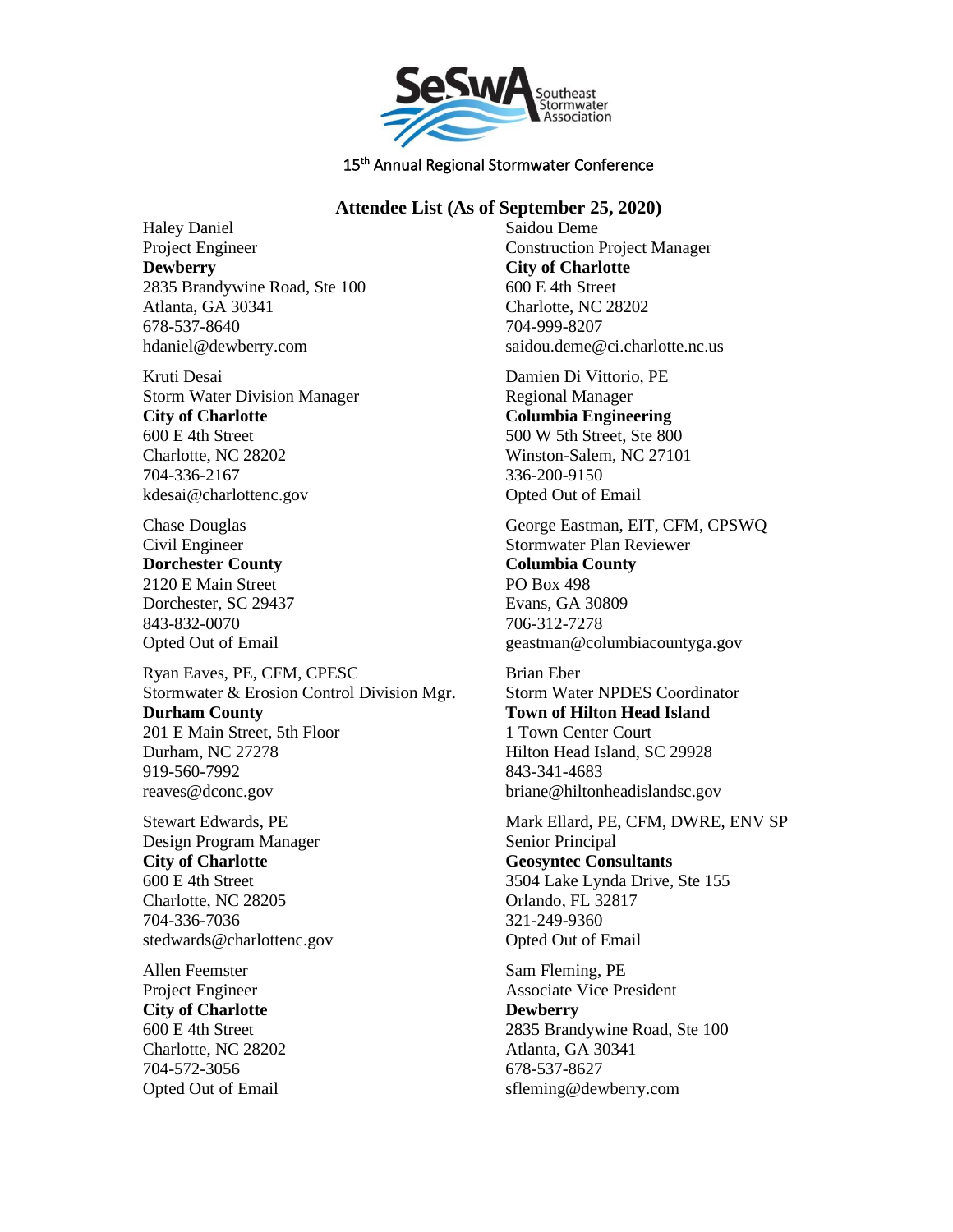

## **Attendee List (As of September 25, 2020)**

Matthew Fountain Director of Stormwater Management **City of Charleston** 2 George Street, Ste 2100 Charleston, SC 29401 843-720-3853 Opted Out of Email

Damian Gaiski-Weitz Project Manager **HDR** 1229 Queen Lyon Court Charlotte, NC 28205 704-338-6812 Opted Out of Email

Anthony Giralo, PE Stormwater Development Manager **City of Charleston** 2 George Street, Ste 2100 Charleston, SC 29401 843-724-3785 giraloa@charleston-sc.gov

Mike Goldston Engineering Manager **Dorchester County** 2120 E Main Street Dorchester, SC 29437 843-832-0075 Opted Out of Email

Don Gravitt Engineer V **Gwinnett County** 684 Winder Hwy Lawrenceville, GA 30045 678-376-6700 don.gravitt@gwinnettcounty.com

Michael Hanson, PE, LEED AP Director of Water Resources **McGill Associates** 5400 Trinity Road, Ste 107 Raleigh, NC 27607 919-637-5594 michael.hanson@mcgillassociates.com Harold Gaines Senior Engineering Project Manager **City of Charlotte** 600 E 4th Street Charlotte, NC 28202 704-591-1910 hgaines@ci.charlotte.nc.us

Trevor Gauron, PE Project Manager **Woolpert** 2000 Center Point Drive, Ste 2200 Columbia, SC 29210 803-731-0261 Opted Out of Email

Kristine Goddard, AICP Principal Planner **Shelby County** 1123 County Services Drive Pelham, AL 35124 205-620-6650 Opted Out of Email

Kate Goodman, PE, CFM Project Manager **City of Charlotte** 600 E 4th Street Charlotte, NC 28202 704-336-1479 kate.goodman@charlottenc.gov

Daryl Hammock Assistant Stormwater Manager **City of Charlotte** 600 E 4th Street Charlotte, NC 28202 704-336-2167 Opted Out of Email

Scott Hofer, MS, PE Public Health Engineer **Jefferson Co. Dept. of Health** 1400 Sixth Avenue S Birmingham, AL 35233 205-930-1274 scott.hofer@jcdh.org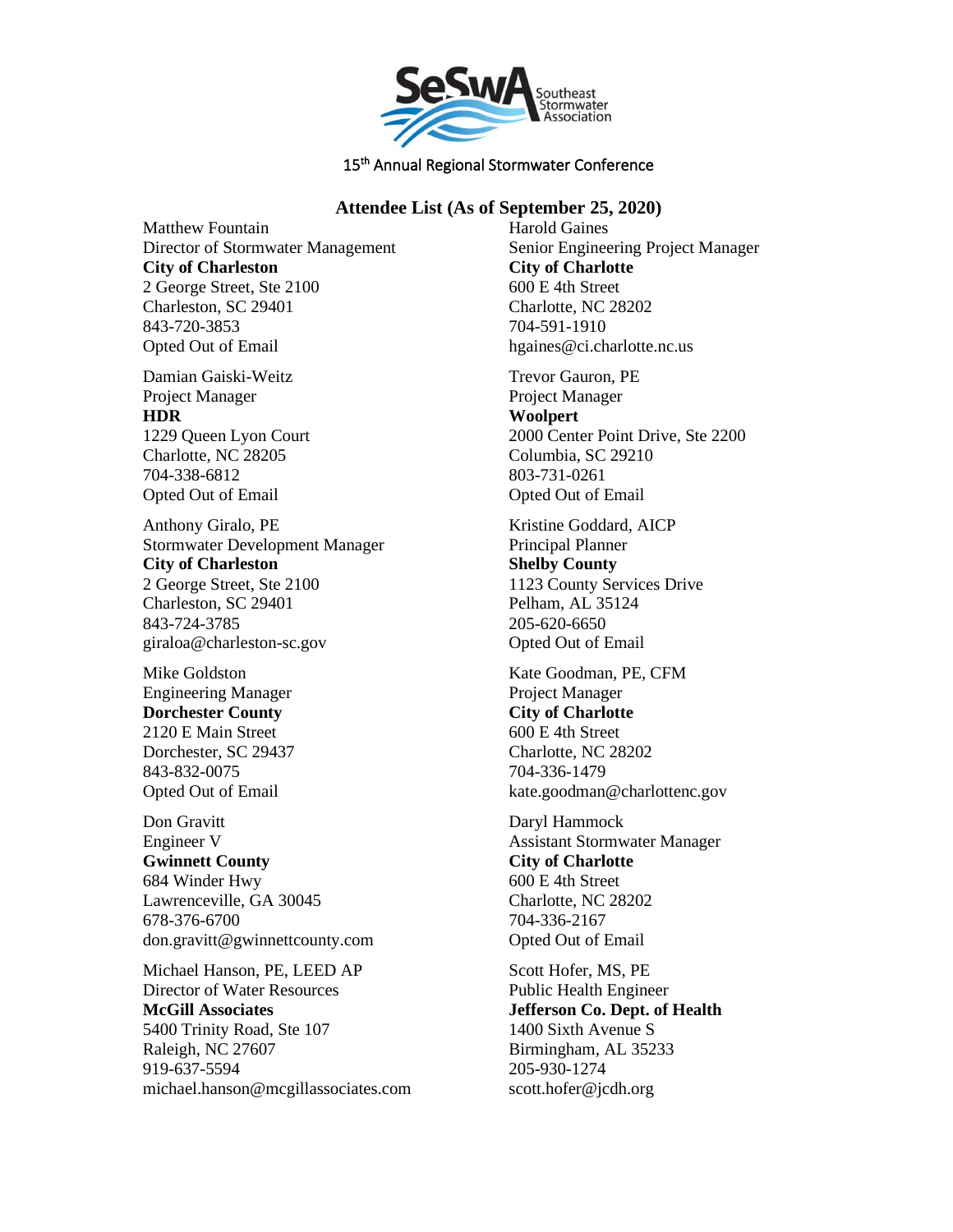

## **Attendee List (As of September 25, 2020)**

Kinsey Holton Stormwater Program Manager **City of Charleston** 2 George Street, Ste 2100 Charleston, SC 29401 843-724-3757 holtonk@charleston-sc.gov

Catherine Jacobs Stormwater Engineer **Town of Morrisville** 260-C Town Hall Drive Morrisville, NC 27560 919-463-6908 cjacobs@townofmorrisville.org

Katie Beth Jennings, CFM Environmental Services Manager **Columbia County** PO Box 498 Evans, GA 30809 706-447-6700 Opted Out of Email

Jerone Johnson Principal Engineering Inspector **City of Birmingham** 1608 7th Avenue N Birmingham, AL 35203 205-297-8168 jerone.johnson@birminghamal.gov

Jamie Joyner, PE, CFM Water Resources Engineer **Freese and Nichols** 360 Interstate N Pkwy Ste 250 Atlanta, GA 30339 678-593-0637 Opted Out of Email

Scott Kaufhold, PE Director of Engineering **City of Kannapolis** 401 Laureate Way Kannapolis, NC 28215 704-920-4222 Opted Out of Email

Karen Jackson Water Resources Agent **Clemson Cooperative Extension** 900 Clemson Road Columbia, SC 29229 803-856-1216 karen7@clemson.edu

Charles Jarman Jr., PE Water Resources Engineer **Clemson Cooperative Extension** PO Box 596 Georgetown, SC 29442 843-412-1222 cjarman@clemson.edu

J.P. Johns, PE Water Resource Leader **Woolpert** 1671 Belle Isle Avenue, Ste 125 Mount Pleasant, SC 29464 864-315-3844 Opted Out of Email

Kimberly Jones Watershed Management Division Manager **Town of Bluffton** PO Box 386 Bluffton, SC 29910 843-706-4593 Opted Out of Email

Michael Kajder Engineer V **Gwinnett County** 684 Winder Hwy Lawrenceville, GA 30045 678-376-6764 michael.kajder@gwinnettcounty.com

Demetria Kimball-Mehlhorn Program Manager Senior - Nat. Res. Protection **Lexington Fayette Urban County** 200 E Main Street Lexington, KY 40507 859-425-2554 dkimball@lexingtonky.gov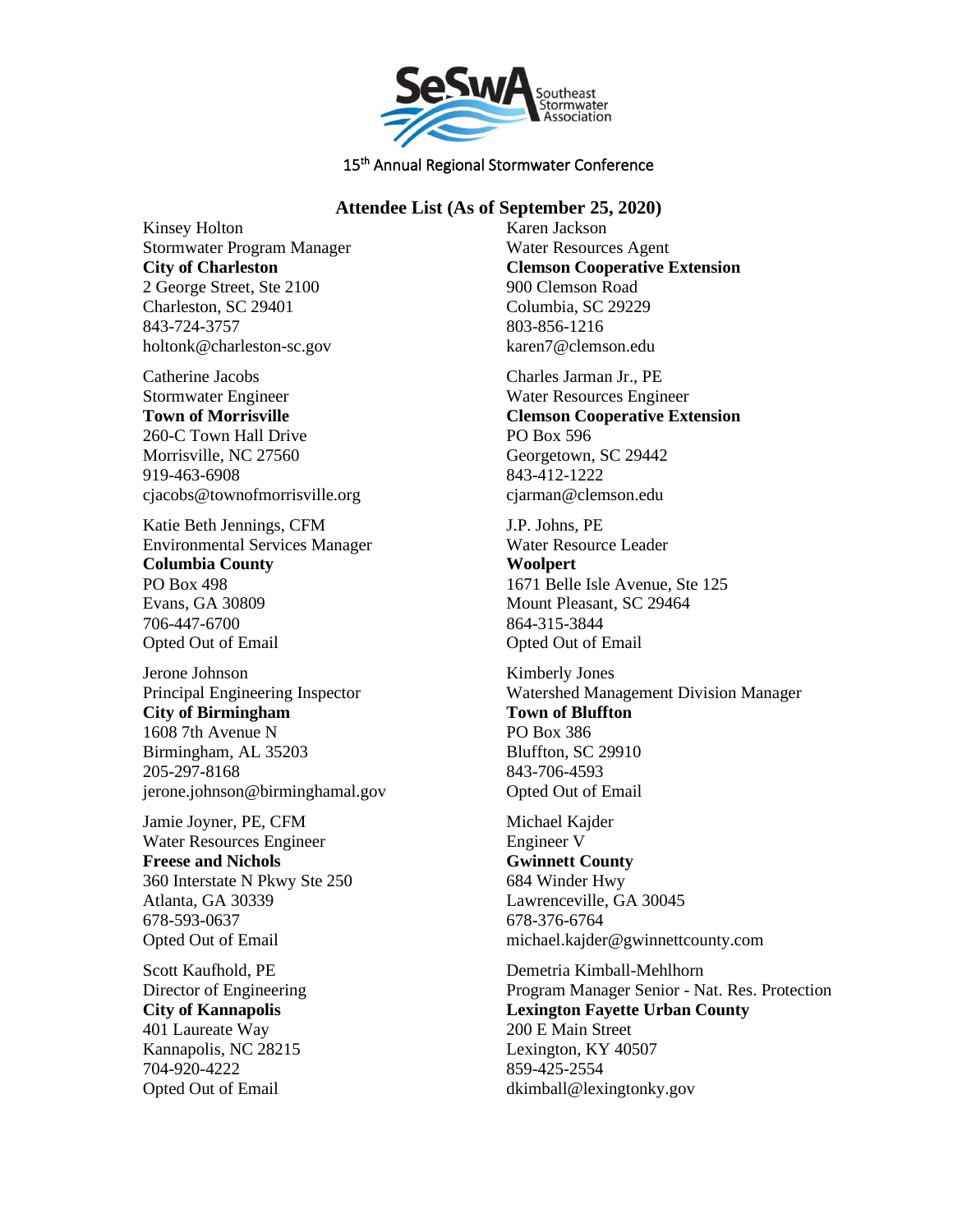

# **Attendee List (As of September 25, 2020)**

Erica King Senior Project Manager **AECOM** 4016 Salt Pointe Pkwy Charleston, SC 29405 843-302-8745 Opted Out of Email

Anita Kuhlman Environmental Analyst **Charles Abbott Associates** 2494 Chestnut Loop Little Rock, AR 72210 805-312-2239 anitakuhlman@caaprofessionals.com

Eric Larson, PE, AICP, CPSWQ, CFM Senior Director, Water Resources Division **City of Savannah** 706 Stiles Avenue Savannah, GA 31415 912651-4241 elarson@savannahga.gov

Steve Leo Client Service Manager **Constantine Engineering** 1305 Mall of Georgia Blvd, Ste 160 Buford, GA 30519 470-774-8637 Opted Out of Email

Wesley Linker Technical Programs Manager **Charleston County** 4045 Bridge View Drive, Ste A301 North Charleston, SC 29405 843-202-7626 wlinker@charlestoncounty.org

Douglas Lozner, PE Watershed Area Manager **City of Charlotte** 600 E 4th Street Charlotte, NC 28202 704-432-0694 dlozner@charlottenc.gov

Kevin Kubiak, PE Deputy County Engineer **Berkeley County** 212 Oakley Plantation Drive Moncks Corner, SC 29461 843-719-4254 kevin.kubiak@berkeleycountysc.gov

Erik Ladd, PLA Stormwater Maintenance & Operations **Town of Hilton Head Island** One Town Center Court Hilton Head Island, SC 29928 843-384-4072 erikl@hiltonheadislandsc.gov

Milton Leggett Public Works Deputy Director **City of Stuart** 121 Flagler Avenue SW Stuart, FL 34994 772-288-5341 mleggett@ci.stuart.fl.us

Beth Lewis Water Quality Program Administrator **Town of Bluffton** PO Box 386 Bluffton, SC 29910 843-706-4559 Opted Out of Email

Michael Long IM Team Leader **Woolpert** 2000 Center Point Road, Ste 2200 Columbia, SC 29210 803-214-5936 Opted Out of Email

Christina Martin Stormwater Engineer **Town of Hilton Head Island** 1 Town Center Court Hilton Head Island, SC 29928 843-341-4685 Opted Out of Email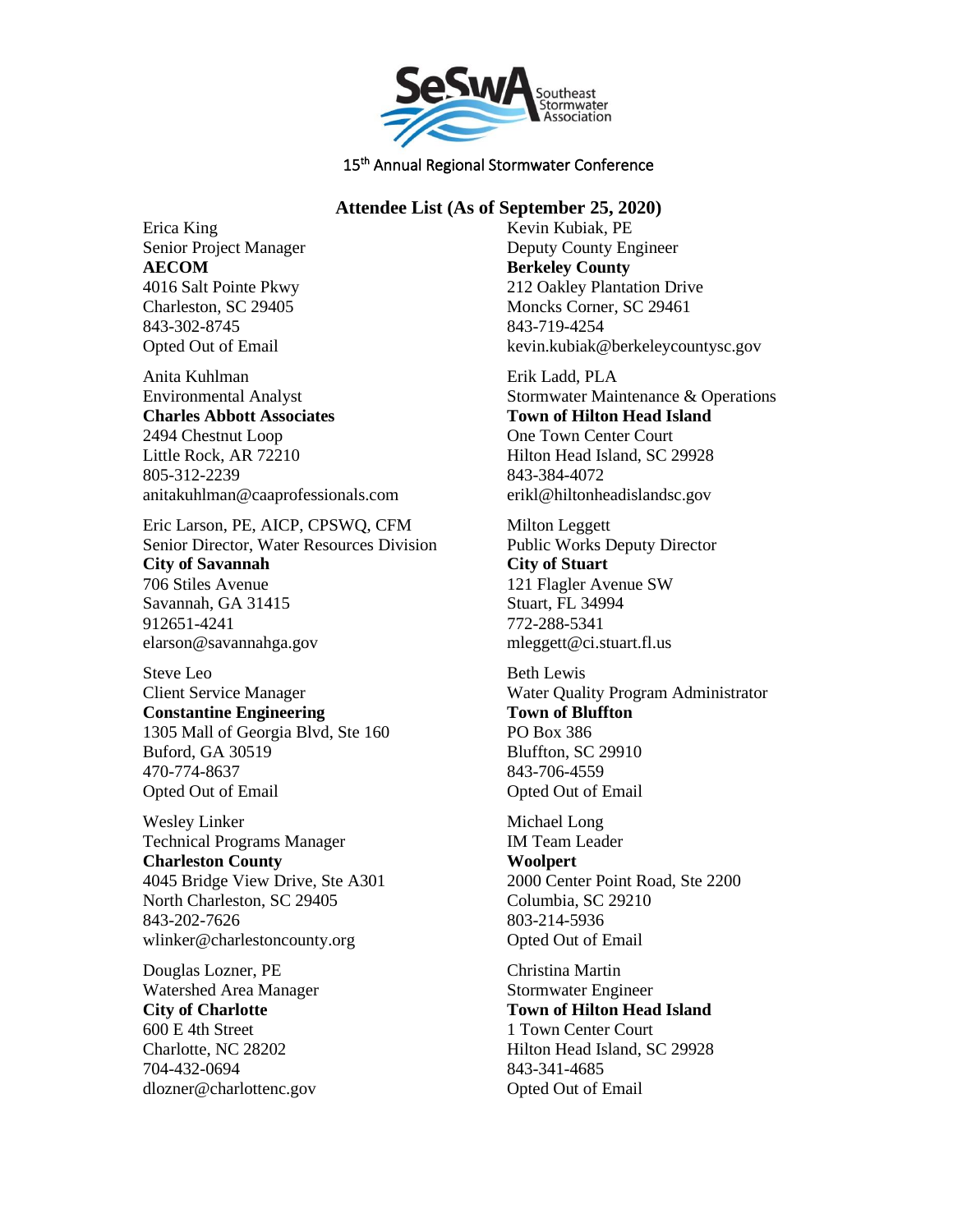

# **Attendee List (As of September 25, 2020)**

David Mason, PE, DWRE, PMP Associate Engineer **CDM Smith** Parkview Towers, 210 25th Avenue N, Ste 1102 Nashville, TN 37203 615-340-6516 Opted Out of Email

Todd Megronigle Director of Stormwater Sales **AbTech Industries** 4110 N Scottsdale Road Scottsdale, AZ 85251 508-308-9379 tmegronigle@abtechindustries.com

Ben Mills Stormwater Engineering Manager **Town of Morrisville** 260-C Town Hall Drive Morrisville, NC 27560 919-463-6193 bmills@townofmorrisville.org

Chris Monteleone Senior Engineer **City of Charlotte** 600 E 4th Street, 14th Floor Charlotte, NC 28202 704-589-7746 Opted Out of Email

Angela Moss Stormwater Specialist **City of Birmingham** 710 20th Street N Birmingham, AL 35203 205-297-8300 angela.moss@birminghamal.gov

Carla Muscarella, PE, CFM Project Director **Woolpert** 375 Northridge Road, Ste 300 Atlanta, GA 30350 678-537-8912 Opted Out of Email

Wayne McGary, PE, CPSWQ, CPMSM Director of PM, CEI, ROW / Senior Program Mgr **Croy Engineering** 200 Cobb Pkwy N, Bldg 400, Ste 413 Marietta, GA 30062 770-971-5407 wmcgary@croyengcom

Jordan Miller, PE Post Construction Stormwater Ordinance Admin. **City of Charlotte** 600 4th Street E Charlotte, NC 28202 704-533-2149 Opted Out of Email

Mayuko Mizutani Engineer **Freese and Nichols** 360 Interstate N Pkwy, Ste 250 Atlanta, GA 30339 404-850-3370 Opted Out of Email

Alexcia Moore, CPMSM Stormwater Specialist **City of Birmingham** 710 20th Street N, Rm 202 Birmingham, AL 35203 205-297-8301 alexcia.moore@birminghamal.gov

Crystal Muller Project Manager **Woolpert** 1671 Belle Isle Avenue, Ste 125 Mount Pleasant, SC 29464 843-972-4605 Opted Out of Email

McKenzie Myers Stormwater Manager **Durham County** 201 E Main Street, 5th Floor Durham, NC 27701 919-560-7364 mfmyers@dconc.gov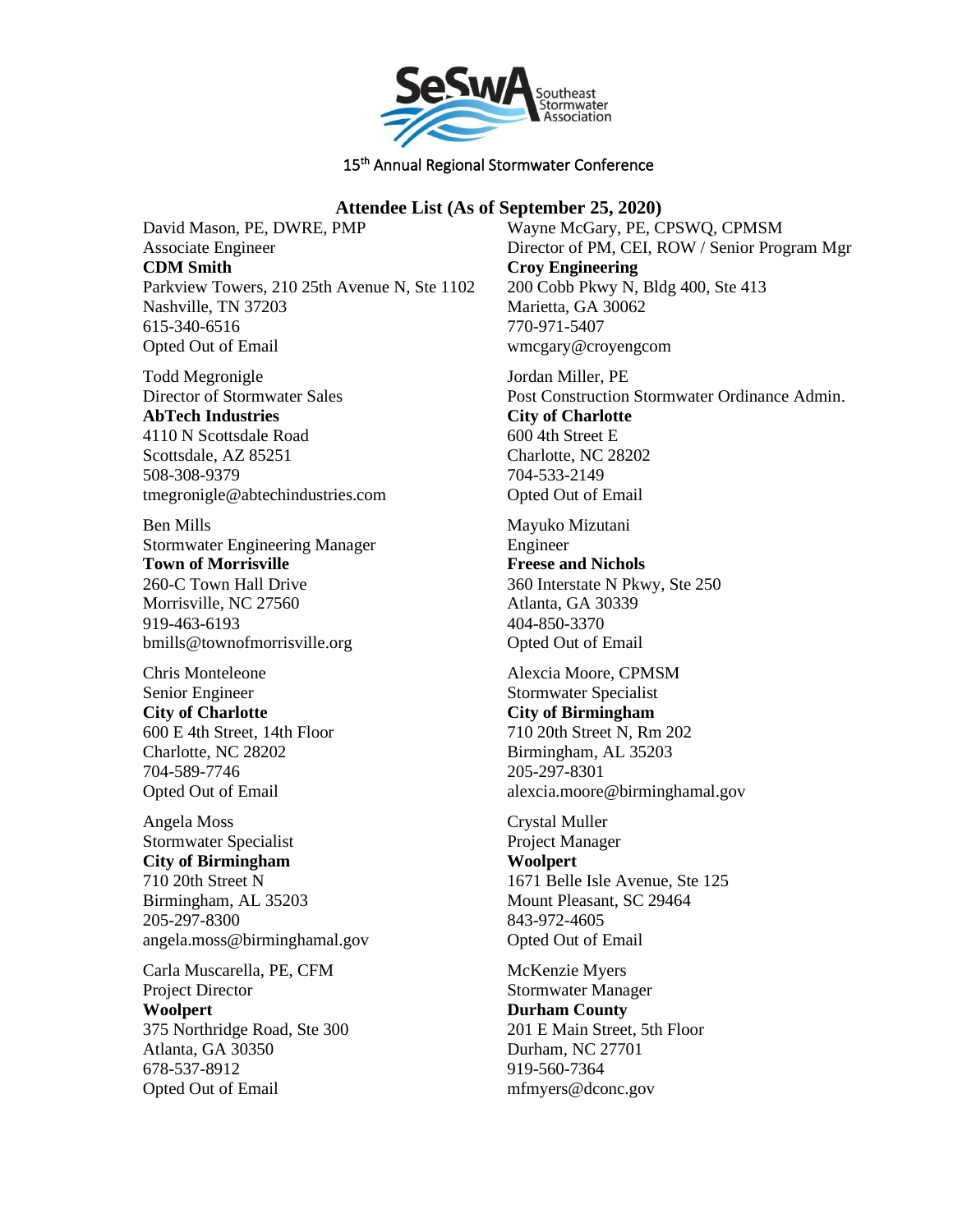

## **Attendee List (As of September 25, 2020)**

Cary Nagler Professional Engineer **Cranston Engineering Group** PO Box 2546 Augusta, GA 30903 706-722-1588 cnagler@cranstonengineering.com

Adam Nowocin, PE Project Manager **Mecklenburg County** 2145 Suttle Avenue Charlotte, NC 28208 980-314-3232 Opted Out of Email

Logan Oliver Project Manager **City of Charlotte** 600 E 4th Street Charlotte, NC 28202 980-250-2039 logan.oliver@ci.charlotte.nc.us

Kevin Osbey Stormwater Program Director **Clayton County Water Authority** 1600 Battle Creek Road Morrow, GA 30260 678-422-5145 Opted Out of Email

Spencer Peck, JD, MA Environmental Policy Specialist **City of Atlanta** 72 Marietta Street, 8th Floor Atlanta, GA 30303 404-546-1203 Opted Out of Email

Emily Perry Senior Engineering Project Manager **City of Charlotte** 600 E 4th Street Charlotte, NC 28202 704-336-3106 Opted Out of Email

Bridgette Noonan Stormwater Coordinator / Field Assistant **Town of Bluffton** PO Box 386 Bluffton, SC 29910 843-706-7811 Opted Out of Email

Caitlan O'Keeffe Water Quality Supervisor **Gwinnett County** 684 Winder Hwy Lawrenceville, GA 30045 678-376-6907 Opted Out of Email

Kristen O'Reilly 401/404 Permit Supervisor **City of Charlotte** 600 E 4th Street Charlotte, NC 28202 704-517-0814 Opted Out of Email

Beth Parmer Stormwater Compliance Manager **Clayton County Water Authority** 1600 Battle Creek Road Morrow, GA 30260 678-422-5145 ext 5508 Opted Out of Email

Steve Peene, PhD **Principal Applied Technology & Management** 2508 Heathrow Drive Tallahassee, FL 32312 850-591-1888 Opted Out of Email

Troy Perry Jr., PG Stormwater Specialist **City of Birmingham** 710 20th Street N, Rm 220 Birmingham, AL 35203 205-254-2499 troy.perry@birminghamal.gov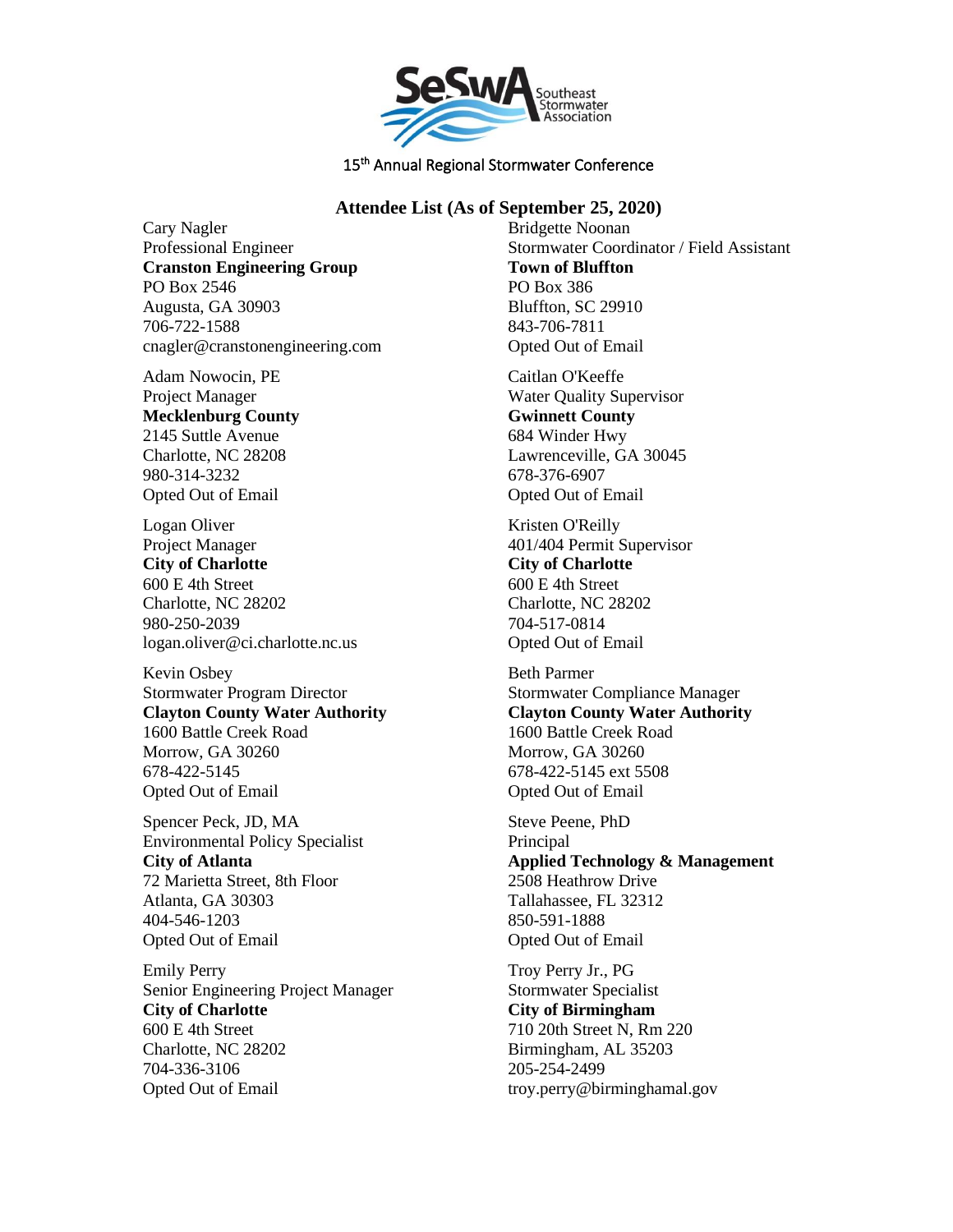

## **Attendee List (As of September 25, 2020)**

Alonso Piedra Rojas Project Coordinator **City of Charlotte** 600 E 4th Street Charlotte, NC 28202 704-618-6739 alonso.piedra@charlottenc.gov

Matt Powell Environmental Manager **City of Bowling Green** PO Box 430 Bowling Green, KY 42102 270-784-7796 Opted Out of Email

Walt Reigner Assoc. VP, SE Infrastructure Systems Director **Black and Veatch** 4281 Swindell Road Lakeland, FL 33810 863-607-2054 reignerw@bv.com

Jonathan Rett, PE Plan Review **Mecklenburg County** 2145 Suttle Avenue Charlotte, NC 28208 980-314-3240 jonathan.rett@mecklenburgcountync.gov

Brian Robinson Senior Engineer **City of Charlotte** 600 E 4th Street Charlotte, NC 28202 704-432-5533 dbrobinson@charlottenc.gov

Dan Rybak Stormwater Project Manager **Town of Bluffton** PO Box 386 Bluffton, SC 29910 843-540-3925 Opted Out of Email

Andrew Poindexter, PE Senior Engineer **City of Charlotte** 600 E 4th Street Charlotte, NC 28202 704-641-7128 andrew.poindexter@ci.charlotte.nc.us

Cory Rayburn Watershed Manager II **City of Atlanta** 72 Marietta Street, 8th Floor Atlanta, GA 30303 404-546-1334 jrayburn@atlantaga.gov

Craig Rethwilm, PE, CFM Floodplain Administrator **City of Atlanta** 72 Marietta Street NW Atlanta, GA 30303 404-546-3291 Opted Out of Email

James Riddle, PE Project Manager **Woolpert** 2000 Center Point Road, Ste 2200 Columbia, SC 29210 803-214-5920 Opted Out of Email

Susan Rutherford Stormwater Program Director **City of Atlanta** 72 Marietta Street Atlanta, GA 30303 404-546-1251 Opted Out of Email

Eric Sanford, PE VP / Director of Municipal Services **DDC Engineers** 1298 Professional Drive Myrtle Beach, SC 29577 843-692-3200 eks@ddcinc.com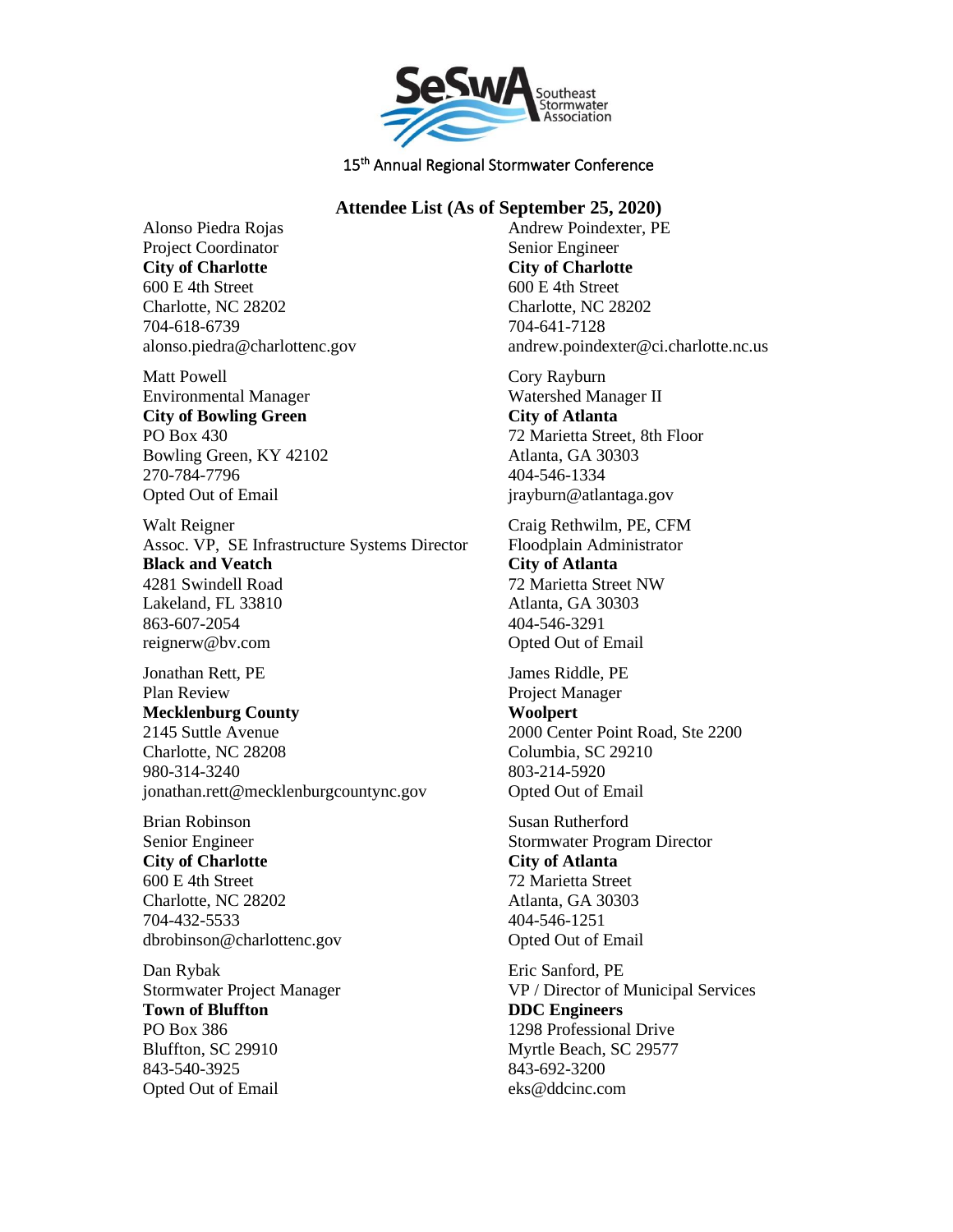

#### **Attendee List (As of September 25, 2020)**

John Schneider, EIT Water Resources Engineer **Freese and Nichols** 360 N Interstate Pkwy, Ste 250 Atlanta, GA 30339 770-437-9337 Opted Out of Email

Christina Shurley Senior Project Engineer **Digital Engineering** 314 Coleman Avenue Waveland, MS 39576 228-463-0130 cwheeler@deii.net

Greg Sistrunk, PE Senior Project Engineer **Keck & Wood** 3090 Premiere Pkwy, Ste 200 Duluth, GA 30097 678-417-4000 gsistrunk@keckwood.com

Gabrielle Skipper, PE Associate

**Hazen and Sawyer** 735 Johnnie Dodds Blvd, Ste 102 Mount Pleasant, SC 29464 843-414-1404 gskipper@hazenandsawyer.com

Paul Slovisky Vice President **Aquascape Environmental** 605-B Mauldin Drive Woodstock, GA 30188 678-445-0077 Opted Out of Email

Brendan Smith Senior Engineering Plan Reviewer **City of Charlotte** 600 E 4th Street Charlotte, NC 28202 704-579-9605 Opted Out of Email

Barbara Seal Planning Manager **Gwinnett County** 684 Winder Hwy Lawrenceville, GA 30045 678-376-6826 Opted Out of Email

Thurman Simmons III Stormwater Program Manager **Berkeley County** 212 Oakley Plantation Drive Moncks Corner, SC 29461 843-719-2691 thurman.simmons@berkeleycountysc.gov

Barbara Skerritt Civil Engineer **Dorchester County** 2120 E Main Street Dorchester, SC 29437 843-832-0070 Opted Out of Email

Derek Slocum Hydrology Advisor / Business Manager **OTT HydroMet** 315 Deauville Road Statesville, NC 28625 704-775-4314 derek.slocum@otthydromet.com

John Slupecki **CPESC** 

**FLEXAMAT** 10481 Valentine Road S Tallahassee, FL 32317 850-408-8954 Opted Out of Email

Matthew Smith Stormwater Inspection Technician **Clayton County Water Authority** 1600 Battle Creek Road Morrow, GA 30260 678-422-5145 Opted Out of Email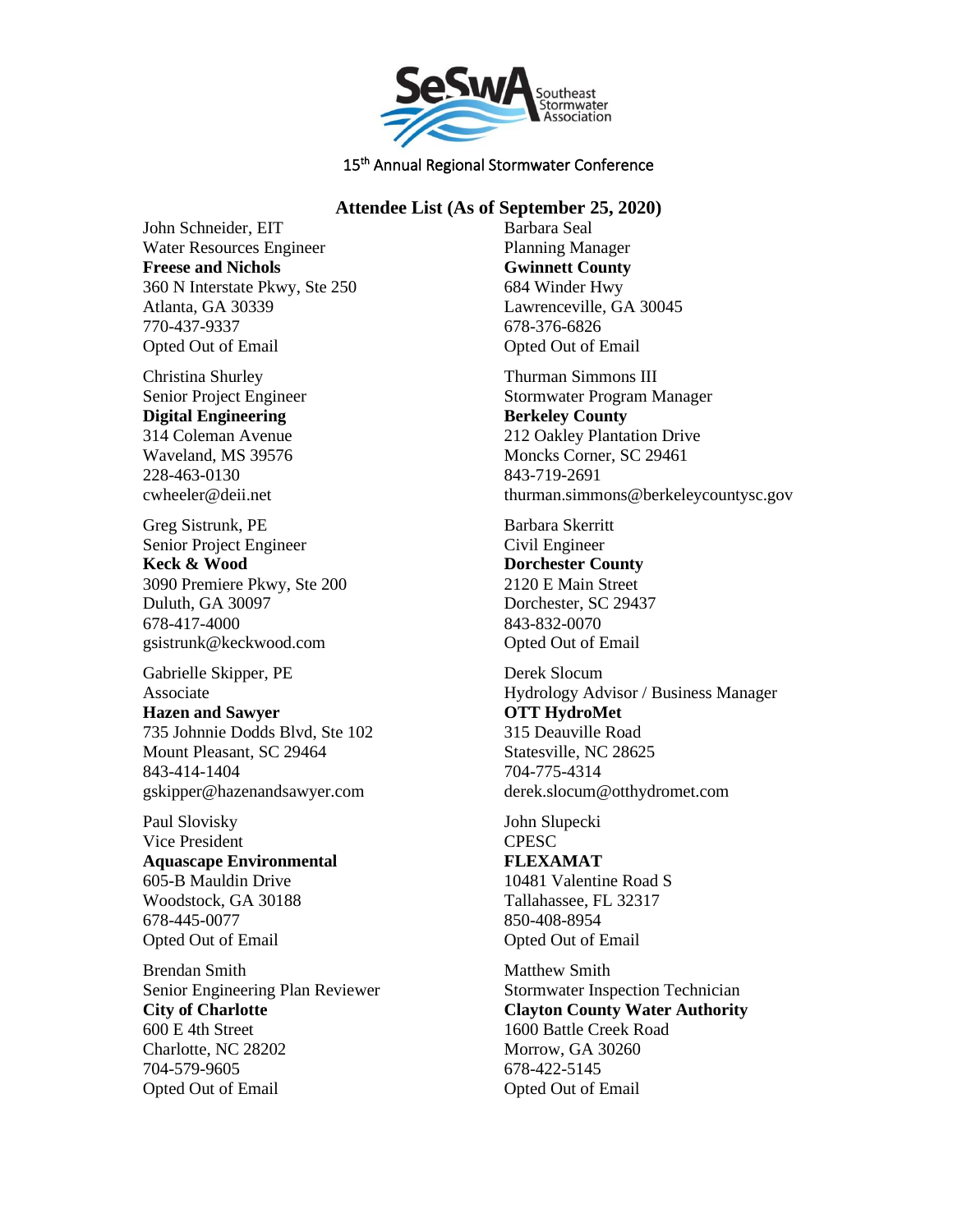

#### **Attendee List (As of September 25, 2020)**

Ty Smith, PE Principal Engineer **Hazen & Sawyer** 5775 Peachtree Dunwoody Road, Ste D520 Atlanta, GA 30342 770-363-7548 tsmith@hazenandsawyer.com

Carl Thomas Sr., CFM Stormwater Utility Manager **City of Dunwoody** 4800 Ashford Dunwoody Road Dunwoody, GA 30338 678-382-6864 Opted Out of Email

Tony Victor Environmental Specialist **Town of Morrisville** 100 Town Hall Drive Morrisville, NC 27560 919-463-6172 tvictor@townofmorrisville.org

Adrian Ward, PE, CFM Sr. Engineering Manager **Barge Design Solutions** 615 3rd Avenue S Nashville, TN 37210 615-252-4329 Opted Out of Email

Mike Wayts Principal, Vice President **Freese and Nichols** 1017 Main Campus Drive, Ste 1200 Raleigh, NC 27606 817-845-4547 Opted Out of Email

Forrest Westall Sr., PE Principal, Director of Regulatory Relations **McGill Associates** 55 Broad Street Asheville, NC 28801 828-252-0575 Opted Out of Email

Charlie Sullivan Territory Manager **Wapro** 150 N Michigan Avenue Chicago, IL 60601 407-625-0200 Opted Out of Email

Kelli Uyesugi, PE Stormwater Construction Administrator **Town of Hilton Head Island** 1 Town Center Court Hilton Head Island, SC 29928 843-341-4602 Opted Out of Email

Laura Walker Water Resources Environmental Manager **City of Savannah** 706 Stiles Avenue Savannah, GA 31415 912-651-2221 lwalker@savannahga.gov

James Watkins Engineer 1 **Berkeley County** 212 Oakley Plantation Drive Moncks Corner, SC 29461 843-719-2308 james.watkins@berkeleycountysc.gov

Lisa Wells, PE, CFM Director of Watershed Services **W.K. Dickson** 5 Legacy Park Road, Ste A Greenville, SC 29607 864-990-0180 lwells@wkdickson.com

Crystal Williams Senior Project Manager **City of Charlotte** 600 E 4th Street Charlotte, NC 28202 980-308-3496 Opted Out of Email